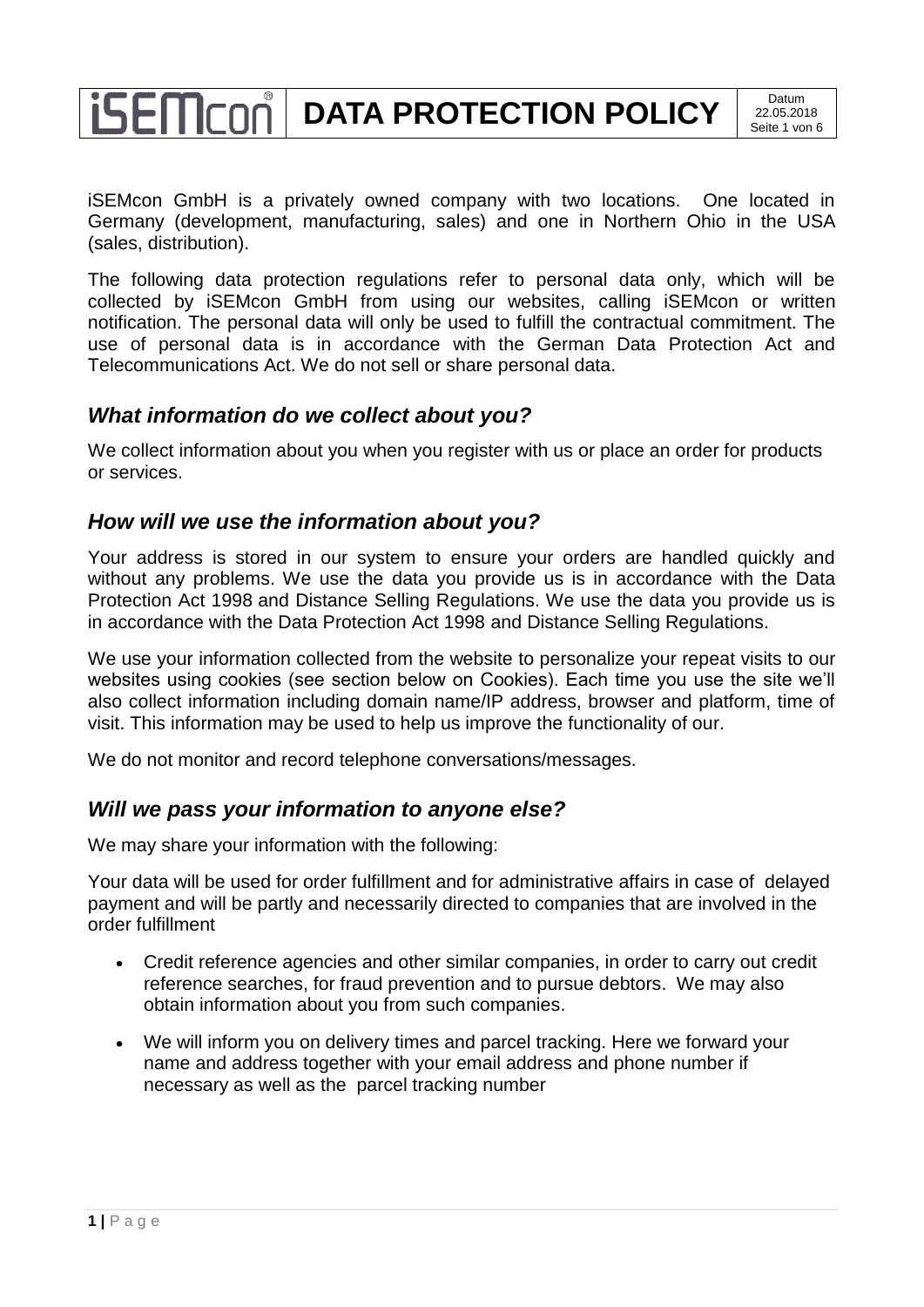- This information will be forwarded to the logistics companies we are working with.
	- o UPS Germany
	- o DHL Germany
	- o Deutsche Post
- The iSEMcon **shop** is hosted on servers of **1und1** (1and1) located in Montabaur, Germany. Your order data is stored in a protected SQL database.
- We are working with **MAILCHIMP** as a newsletter/e-mail provider. We only use your name and email address. No other data will be supplied.
- Your data will also be stored on a **DATEV** Server (input & output statements). This is necessary for our tax accountant to work with and for the annual tax report (German tax authority).

## *Marketing*

We would like to send you information about the products and services we offer which may interest you. If you have allowed us to send such marketing information to you, you are free to opt out at any time. If you no longer want us to contact you for marketing purposes please contact us by email at webmaster@isemcon.com or by telephone at +49 6204 911249, letting us know what type of marketing you no longer wish to receive.

## *Cookies!*

We use cookies to ensure that we give you the best experience on our website.

#### *What are cookies?*

Cookies are tiny text files stored on your computer or other mobile/handheld device (such as smart phones or tablets) when you visit certain web pages.

Cookies are essential to the effective operation of our website and to enable you to shop with us online. We do not use Cookies for advertising.

#### *What do cookies do?*

Cookies do several different things, such as letting you navigate between pages effectively, storing your preferences, and generally improving your experience of a website.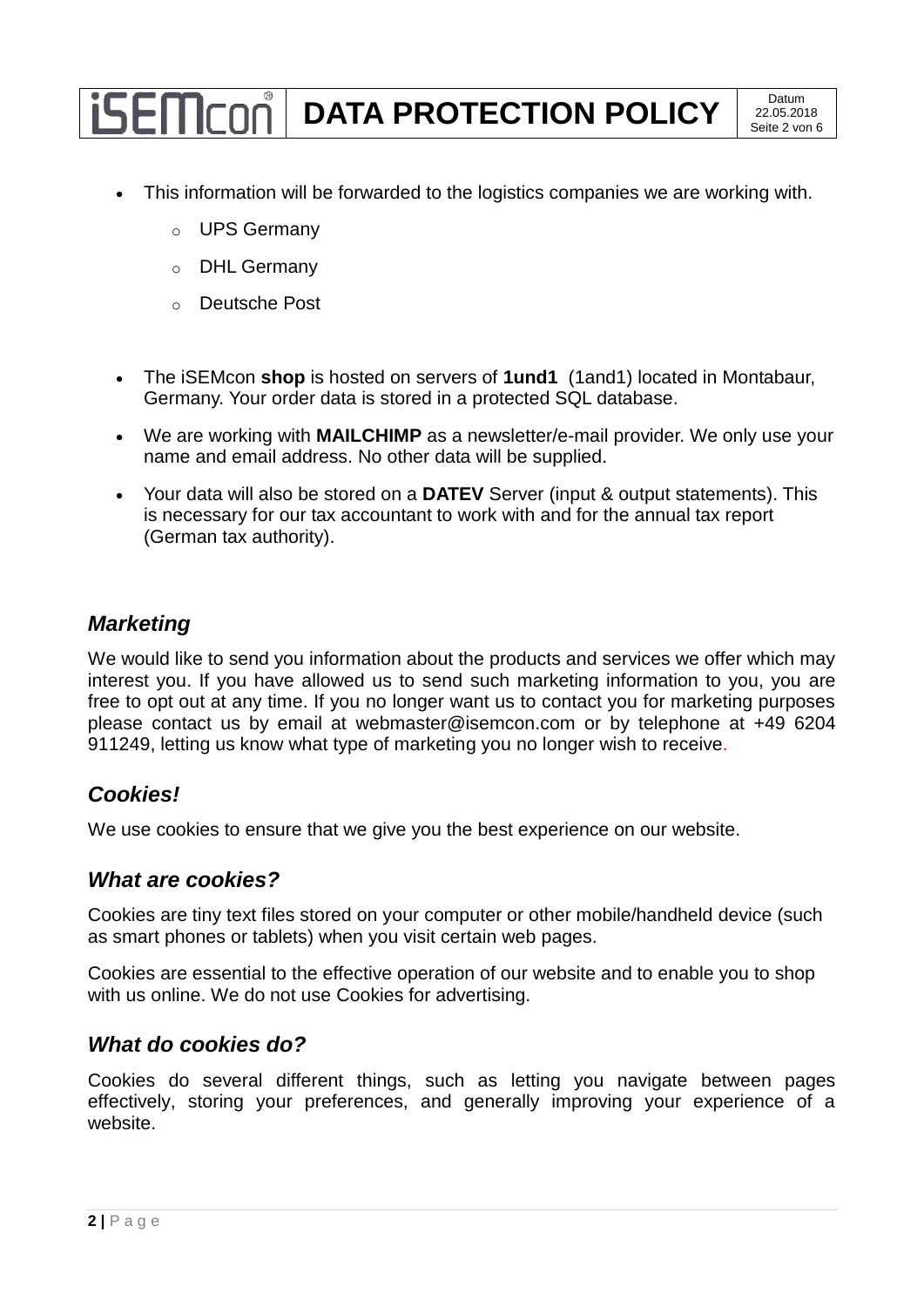If our website did not use cookies, you would appear to be a new visitor every time you moved to a different webpage; e.g. after entering your log in details and moving to another page the website wouldn't recognize you and would ask you to log in again.

Some more examples of what cookies can do include:

- Save the contents of your shopping basket as you proceed through the checkout process.
- Remembers your account log in details so you can see information relating to your orders and manage your account.

## *Are cookies safe?*

Cookies will not harm your computer. They do not contain any information that could be used by others to identify you personally nor do they contain any confidential information, such as your email address or payment details.

## *What are the different types of cookies?*

**Strictly Necessary Cookies**

Some cookies are strictly necessary to allow you to move about the website easily or to provide you with certain features you have requested, such as remembering your basket contents and identifying you as being logged onto the site.

#### **Functionality Cookies**

Functionality cookies are used to remember settings about choices you've made on the website such as the language preference you've chosen for the site and your marketing preferences. They also allow us to provide services you've asked to use and to improve your visit.

#### **Targeting and Advertising Cookies**

Targeting and advertising cookies are used to work out what advertising might be most relevant to you, based on the areas you look at on our website.

- iSEMcon **does not** use advertising cookies.
- iSEMcon **does not** use retargeting cookies for analyzing the surfing behavior
- We **do not** use google analytics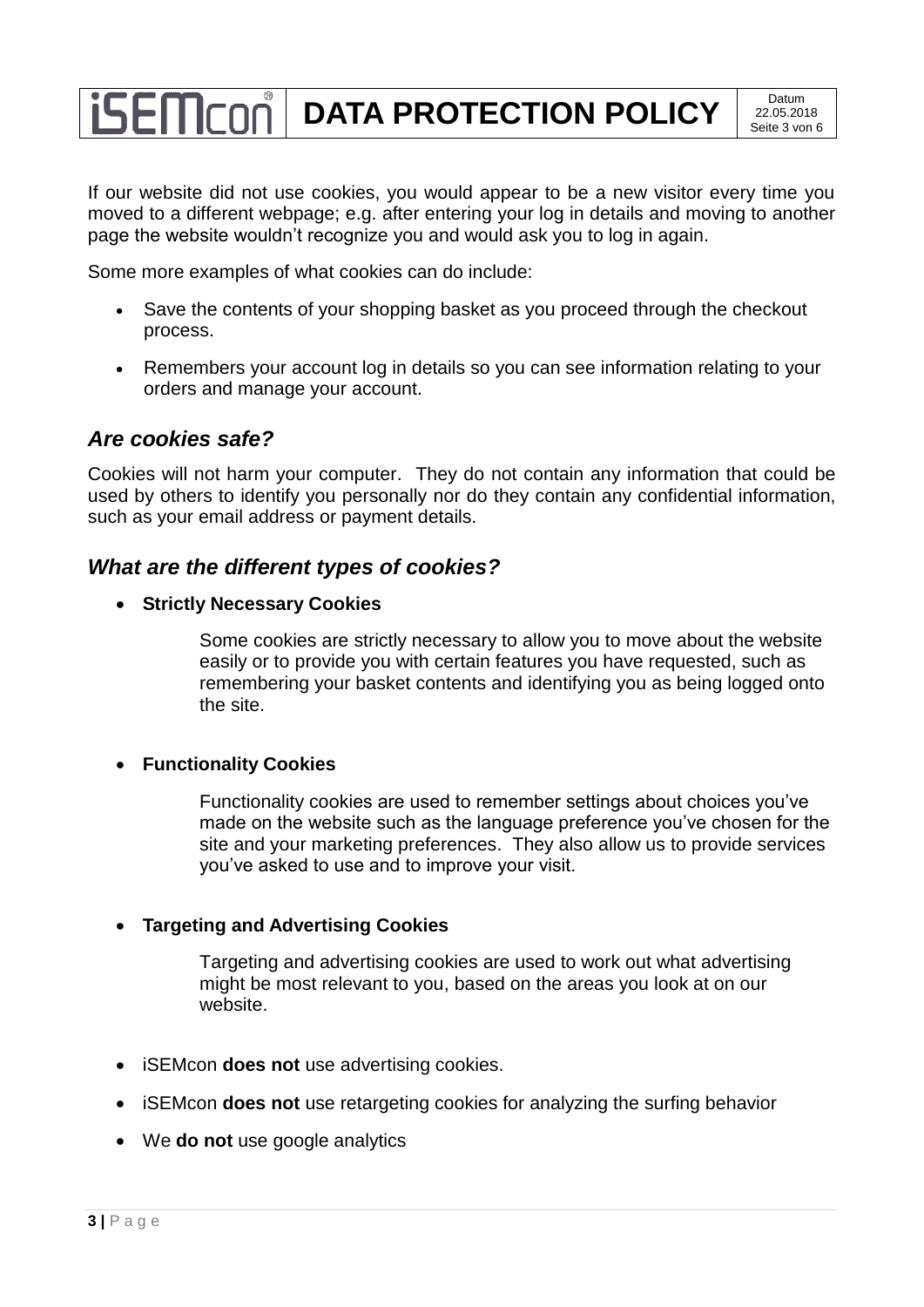# *Third Party Cookies*

We do not use third party cookies especially for advertising. **iSEM** contrusts in the customer to customer recommendations solely.

## *Social Media*

#### **Facebook:**

We are using 'Like' buttons and 'Share' buttons linking to Facebook. This is a service supplied by Facebook Inc., 1601 S. California Ave, Palo Alto, CA 94304, USA. Please follow the following link to obtain information about the Facebook data policy <https://www.facebook.com/about/privacy/>

#### **Youtube:**

We are using plug ins or using links of YouTube, which is a Google Inc owned company (Google Inc., 1600 Amphitheatre Parkway, Mountain View, CA 94043, United States). For more information and the data policy follow the link here: [http://www.google.com/intl/de/policies/privacy/.](http://www.google.com/intl/de/policies/privacy/)

## *Security*

Access to stored data and information you provide is password protected and access to passwords is limited. Firewall technology is used to prevent unauthorized access and servers are backed up periodically, with archives stored in a secure location.

Our website uses SSL ("Secure Socket Layer" technology supplied by 1und1). SSL is an open protocol for secure data communications across computer networks. SSL is an application protocol independent and provides:

- encryption, which creates a secure channel to prevent others from tapping into the network.
- message integrity, which ensures that messages cannot be altered en route.

We do not collect payment data through our German website. All payments will be initiated from our customers (prepayment – wire transfer, COD or PayPal). The US shop can also handle credit card payments while all the information is split into several emails or by calling.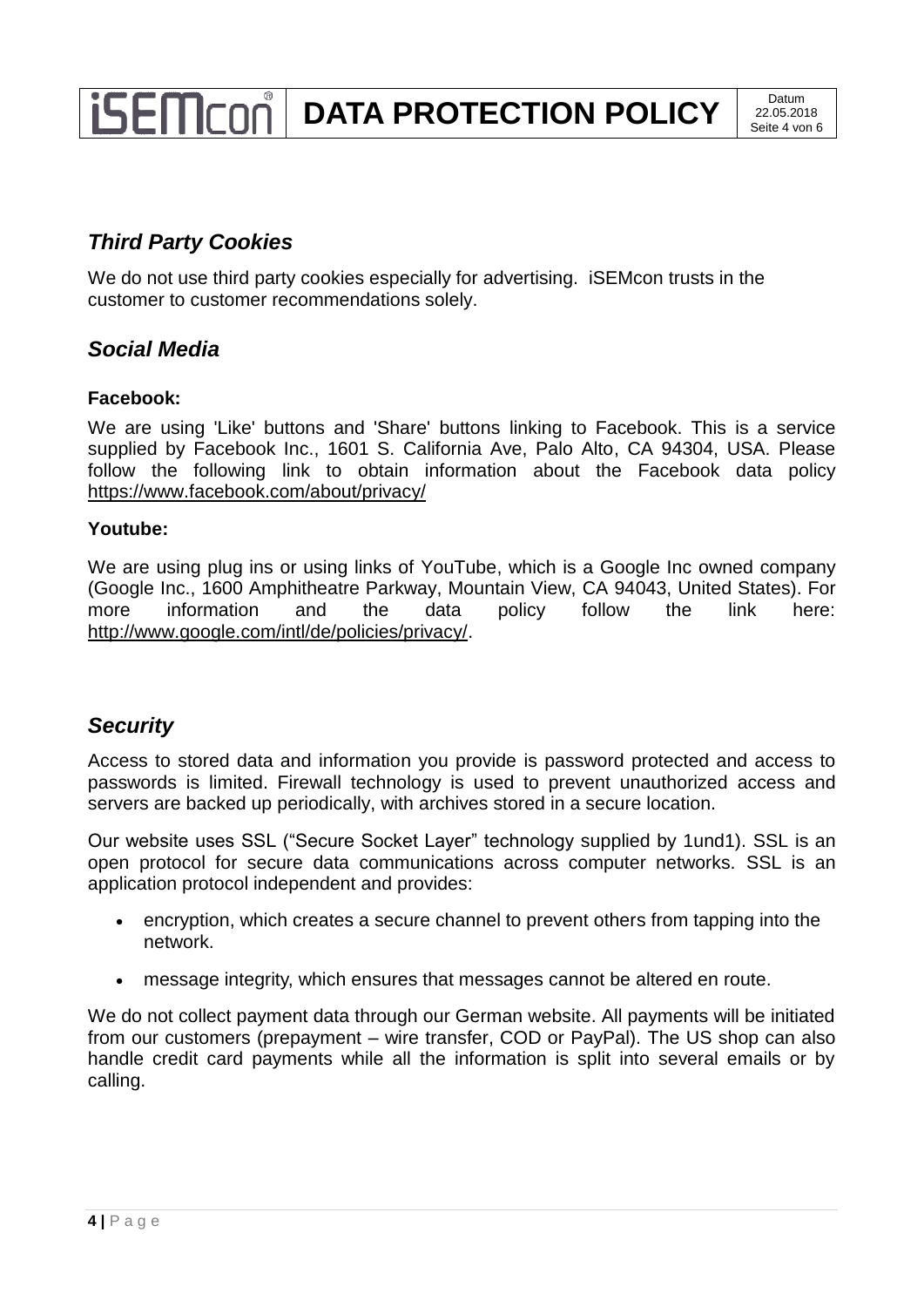## *Data security during data transfer, data deletion and right to information*

#### **How we protect your personal data.**

While ordering with us or having access to your account your personal data will be transferred using SSL technology. This can be seen while the browser is displaying https:// instead of http:// and a locked padlock. We are protecting our website and in house computer systems using technical and organizational measures preventing data loss, damage, unauthorized access, data change and distribution.

#### **When do we delete your data?**

Your personal data will be deleted upon request and immediately effective as long as we are not enforced to keep it by legal obligation (ref. 10 year retention obligation of tax relevant data – German tax authority).

#### **The choices you have concerning your personal data use?**

You have the sole right of decision, how and for what purposes your personal data is used. It is your decision to decline the data permit. The revocation is valid by email, fax or mail)

#### **Your right of information?**

We supply you with all your personal data being used or stored at iSEMcon GmbH. We need proof of identity (copy of passport, id card) including a personal picture and additional characteristic feature before we can supply you with the requested information.

One data information request per legal year is free of charge (as per § 26 Abs. 6 DSG)

## *Payment specific data storage.*

We do not store payment data on company server or as long it is not wanted/initiated from our customers namely distributors. ???

or as long it is not wanted/initiated from our customers namely distributors.